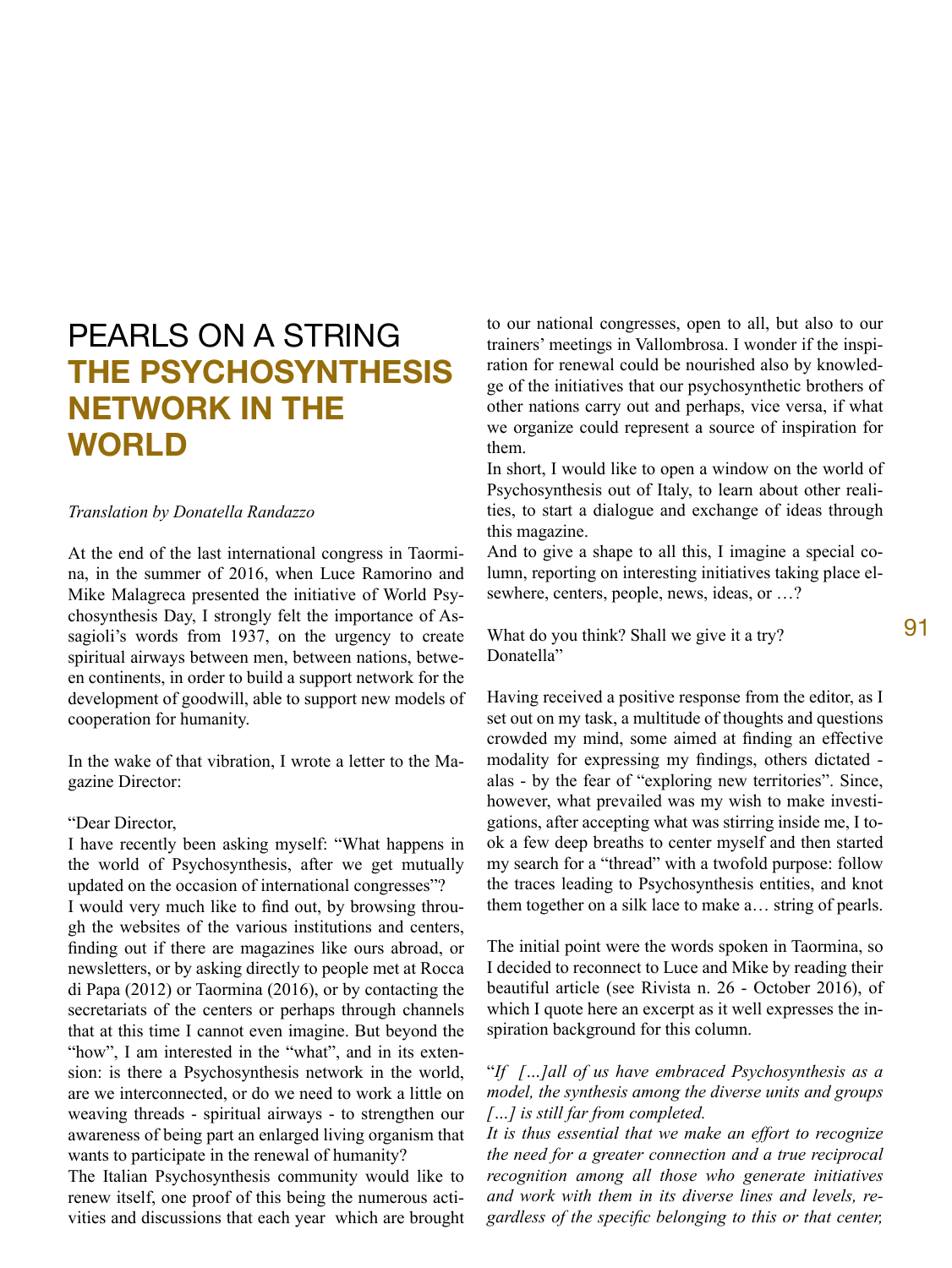*institute, and group, or its focusing on therapy, education, the transpersonal, etc.*

*It is as if the moment is right to acquire more awareness of being part of a greater energetic movement initiated by Roberto Assagioli, to feel that as Psychosynthesis practitioners or friends we belong to only one individuality which expresses the intuition of Roberto Assagioli in many different ways, but the Oneness lies in its essence. In Psychosynthesis vernacular this could be the time to recognize each other and identify with Psychosynthesis Itself, wherefrom we can strengthen its multiple personality expressions through each of us making our own contribution to a movement of convergence and unification, getting ready for a further convergence and unification in Humanity Itself, which will lead to the creation of a new world."*

I imagine this planetary organism, already in existence, as being engaged in the evolutionary phase search for self-awareness. I believe that together, from the pages of the magazine, we can help it "know itself", by making an inventory of its parts on the physical level, of its cells or organs, represented by centers and aggregations scattered around the planet, in the hope of creating/strengthening relationships among them.

Semester by semester, the magazine would mark the time of learning and contact and help keep this purpose alive because, as Luce and Mike remind us

*[...] an idea in order to manifest itself needs to be loved and desired and nurtured throughout time, Consequently, its realization will depend on each of us [...]*

I wish to give it a try, and animated with the energy of desire, I start this adventure trying to find on the Internet some written trace of the interest aroused by the World Psychosynthesis Day. The language needed for my international search is English, which I am fortunate to know fairly well.

I immediately found two references from people close to us: the first is in the blog of Catherine Anne Lombard, an overseas Psychosynthesis researcher, who explains the purpose of World Day in this way:

"*The day is meant to establish a spiritual connection between everyone who is generating and working with Psychosynthesis concepts and techniques. Each of us is encouraged to take time during the day to reflect on how Psychosynthesis is a living, evolving idea that can be successfully applied through many formats and in various contexts*."

Attracted by the emphasis placed by Catherine on the vitality of Psychosynthesis, and by the reference to its evolution, I entered her blog and, in the bibliography section, I found, among others, some of her publications appeared in the journal *Psychosynthesis Quarterly*, which is the serial magazine of the Association for the Advancement of Psychosynthesis (AAP).

It is known to many of us in Italy this great overseas association, consisting of numerous centers located in the North American territory, some members of which we know for having met them at international congresses. Their magazine seems to me an excellent starting point for our journey of knowledge. Access to it, however, is reserved to members of the AAP, so Catherine's articles available on her blog are simple extracts that do not lead to the entire issue.

Then I went back to my original research: on the "Psychology today" website, I found a presentation of the world day on a page signed by another Psychosynthesis practitioner known to many of us, Dorothy (Didi) Firman. I was struck by the initial two paragraphs:

The first is an adorable postulate that skillfully shifts the focus from the World Day to Psychosynthesis itself!

*"If you know Psychosynthesis, then you understand why it is celebrated. If you don't, I invite you to taste a bit of it".*

The second part is her declaration of adherence to the spirit of Psychosynthesis in each of the main roles of her life:

*"As a psychotherapist, life coach, author and professor of psychology, as well as a mother, grandmother, friend and seeker in life, Psychosynthesis has been a key piece*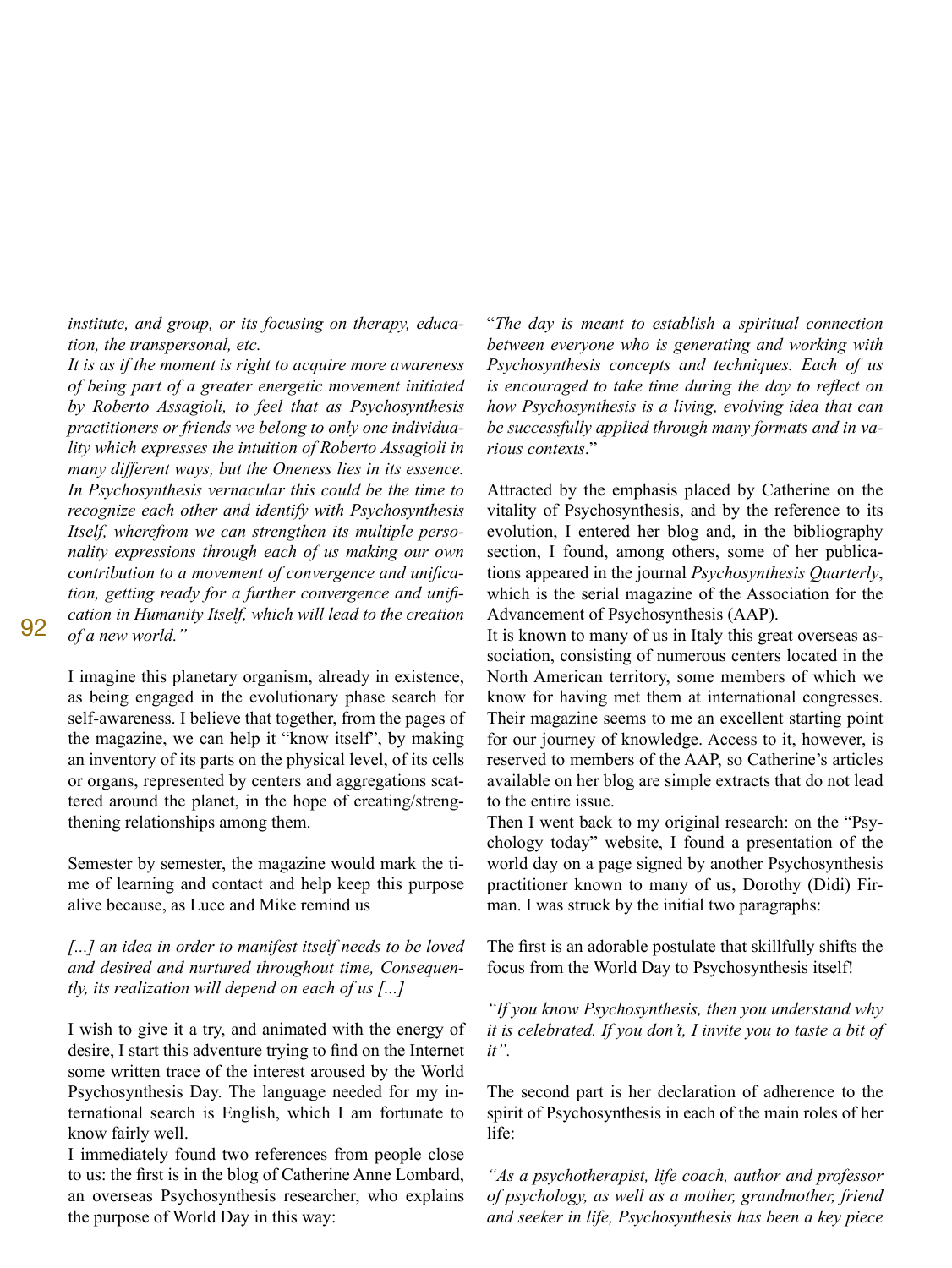

*of my life's work and path. I love it as a life's practice and as a way of teaching "conscious evolution" to those I work with".*

Dorothy also publishes on *Psychosynthesis Quarterly*, and finally a glimmer of memory opened up: the magazine, on a quarterly basis and in an entirely electronic format, is sent by email to the Palermo Center and, I assume, to many other centers in the world.

From the mailbox of the Center I found the link to each issue and, browsing through the last two ones, I discovered that both Catherine and Didi have covered the role of guest editor in the numbers of March and June 2019 respectively. *Guest editor*? To better understand the meaning of this role, I had to look a little further back in time, to find everything explained in the editorial of the December 2018 issue: with the end of the year 2018, the publisher and founder (in 2012) of the magazine, Jan Kuniholm, left his position after a seven-years cycle. To cover the role, starting in 2019, the AAP Steering Board (Steering Board) has thought of assigning it, in turn, to some of their psychosyntheticians, each being in charge of a given issue as "guest editor", specialized on the "leit motif" topic of that number and also responsible for collecting the contributions sent to the magazine. On an e-mail arrived to the Palermo Center I also noticed that guest editors solicit these contributions, by sending questions or inspiring thoughts to the Psychosynthesis community of members and sympathizers. The issue of Catherine, for example, was dedicated to the theme "Awareness and Will", Didi's to "Personal and Transpersonal Knowledge" and these topics were treated from various points of view.

Another interesting point I have learnt is that starting from 2019, all the activities of the AAP are based on a theme, which is developed for the entire quarter not only in the magazine, but in every event organized by the association: webinars, online discussion groups, posts on social networks and wherever the AAP brings its contents. The themes are chosen taking into account requests and suggestions from their members.

I like their new editorial program, I find it inspiring, and it seems to me a beautiful opening to "new ventures",

founded on the experience of the previous seven-year period. In this respect, as stated by the AAP:

"We realize that change is sometimes challenging, but we hope that this can include both the best of what came before, and the invitation and openness to what can be."

I admire the magazine as a whole. It is very colorful and pleasant to read, with beautiful images. On the second cover, is clearly stated the purpose it aims to achieve:

*"The Psychosynthesis Quarterly is published by the Association for the Advancement of Psychosynthesis (AAP) four times a year in March, June, September and December. The AAP provides resources for people to cultivate peace and purpose. Our mission is to advance the theory and practice of Psychosynthesis to benefit individuals and society. "*

The types of contributions that the magazine accepts for publication are also specified.

*"The Psychosynthesis Quarterly accepts announcements, ideas, reviews of books and events, articles, poetry, art, exercises, photos and letters. Tell us what has helped your life and work, what can help others and examples of Psychosynthesis theory in action. "*

The brilliant contents reflect the spirit of great openness that distinguishes the AAP! I let myself be distracted by some of the articles, promising myself to read them all, whenever possible. Authors are psychosyntheticians from other European countries and all over the world: some could be useful references for future discoveries.

The pages include advertisements of initiatives and activities offered by the various centers that are part of the AAP: for example, the online course for coaching training (160 h) offered by the Synthesis Center in San Francisco, or a course of 130 h aimed at professional development and personal growth. Among the ads, there is also the announcement of summer activities taking place at Casa Assagioli, in Florence.

I suggest to everyone, even those who just speak a little English, to browse through this magazine to appreciate